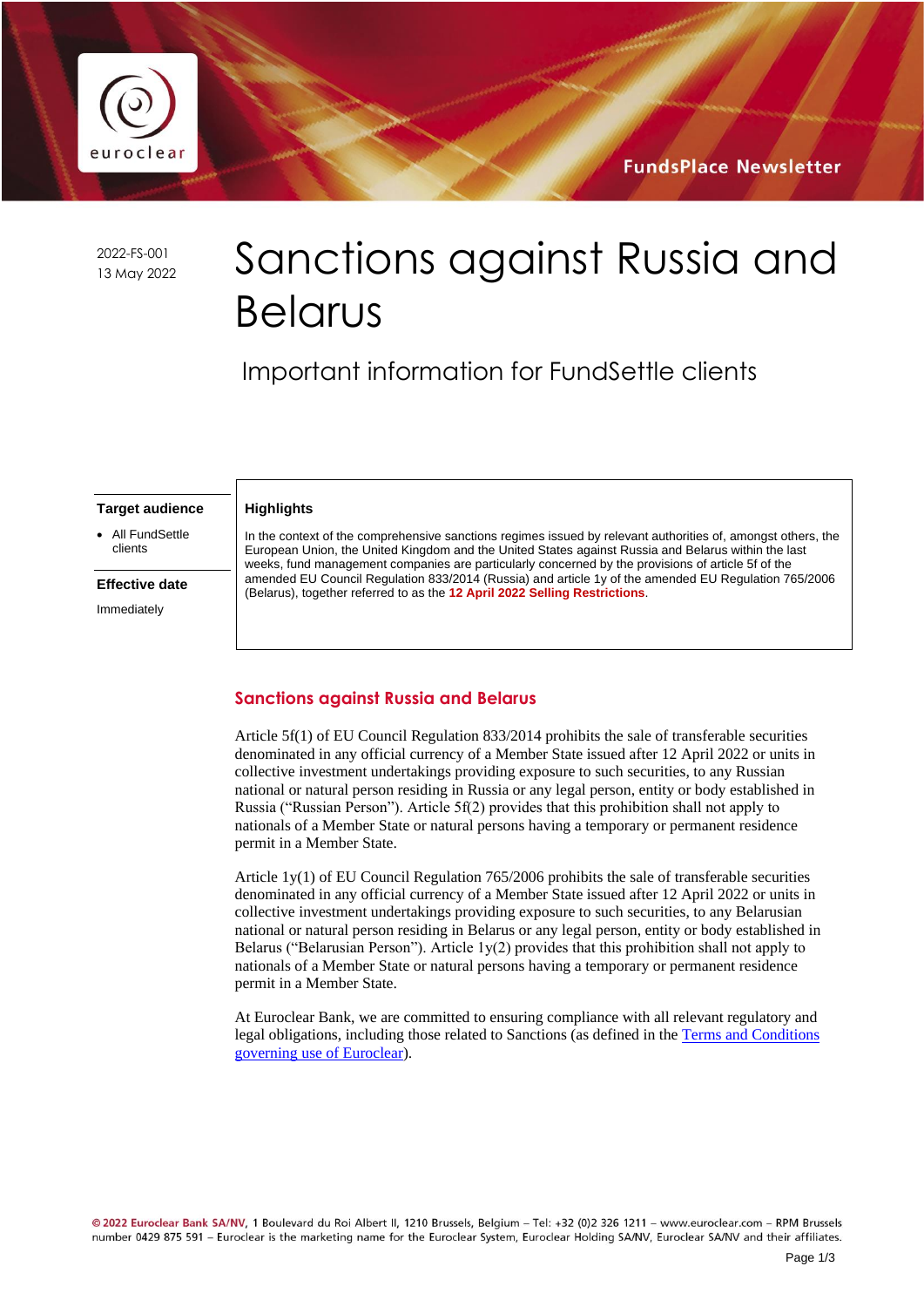

## **What does this mean for you?**

In addition to our own actions and measures, we expect you as a Euroclear Bank Participant to take adequate measures to ensure compliance with Sanctions as described in [Newsflash -](https://my.euroclear.com/eb/en/news/newsflashes/other/2021/Newsflash-Compliance-with-Sanctions-in-the-custody-chain.html) [Compliance with Sanctions in the custody chain.](https://my.euroclear.com/eb/en/news/newsflashes/other/2021/Newsflash-Compliance-with-Sanctions-in-the-custody-chain.html) In particular, in the context of your FundSettle activity, and to ensure compliance with the 12 April 2022 Selling Restrictions, such measures should at least include:

- having an adequate and effective client identification process enabling you to identify end-investors that are Russian Persons or Belarusian Persons
- having the necessary control systems in place to prevent Russian Persons and Belarusian Persons from purchasing funds through your FundSettle account(s) as of 12 April 2022
- ensuring that you do not market, make available, offer, or sell Funds to Russian Persons or Belarusian Persons as of 12 April 2022 through your FundSettle account
- providing reporting to us where you are aware of any underlying investors currently holding Fund(s) through your FundSettle account(s) who are Russian Persons or Belarusian Persons
- requesting your clients to establish due diligence programs that are designed to ensure that the end investor is identified and that they comply with Sanctions including the 12 April 2022 Selling Restrictions

#### **Managing due diligence requests from fund management companies**

In the context of the 12 April 2022 Selling Restrictions, we may be requested by fund management companies to provide additional due diligence information on end investors holding funds through FundSettle. If so, we will notify you by means of corporate actions notifications (DACE notices) so that you provide, when requested, the necessary confirmation(s) to be relayed to the fund management company.

If a fund management company requests information on ultimate beneficial owners, we will contact you. In such a case, you should provide the requested information as soon as possible to allow us to perform the necessary checks, with a view to avoiding:

- delays in the account opening process
- your instructions ultimately being rejected and/or suspended
- the account(s) opened on your behalf on the Fund Register being blocked

Once received, we will pass the information you provided as soon as possible to the fund management company.

We will not take any liability for any damage or loss resulting from delay in processing your instruction due to the processing of such due diligence request.